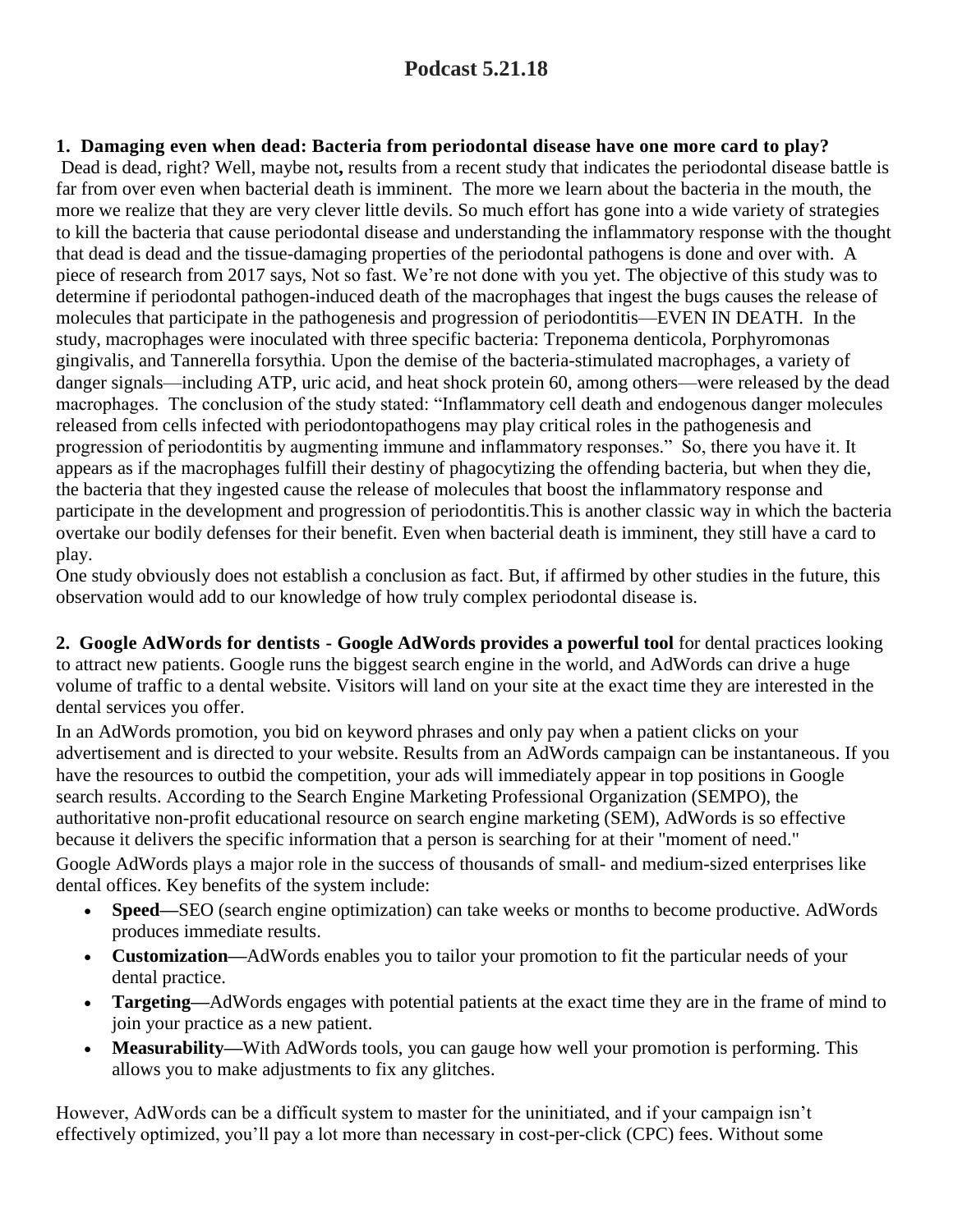experience in pay-per-click (PPC) advertising with AdWords, you can end up throwing away money as opposed to seeing a sound return on your dental [paid-search](https://www.dentalroi.com/Content/Page/PPC-Paid-Search)

investment. So, here we'll look at some strategies for a strong AdWords campaign.

# **Finding the right keywords is vital**

Keyword selection is critical with AdWords if you want to see your dental practice at the top of Google search engine results pages (SERPs). Choosing keywords appropriate for your practice may seem a simple matter, but failure to get it right can prove costly.

A successful AdWords campaign calls for extensive keyword investigation to produce a marketing plan that will keep your cost-per-click fees to a minimum while ensuring high visibility among your potential new patients. The best AdWords strategy will strike a balance between high-volume keywords and less costly, lowvolume keywords to achieve optimum return on investment.

You want keywords that help you to stand out from the crowd while not being so obscure to the extent that few people are likely search for the term. For example, if your practice is based in Austin, Texas, and offers services for people suffering with sleep apnea, using a keyword term like "oral sleep appliances in Austin" will reach a bigger audience than "mandibular advancement devices in Austin." You can see for yourself by typing these terms into Google and comparing the number of results the search engine returns for each phrase.

When getting started with AdWords, it's important to bear in mind that while there are keywords you want to use, there are also those you don't. These are known as negative keywords. Setting the right negative keywords for your AdWords promotion can save you money by avoiding getting clicks on your ad from people not interested in your dental services. For instance, if you are an orthodontist you don't want to show up for a Google search for "Ankle Braces", so in this instance your negative keyword would be "ankle."

Longer, individualized keywords get fewer hits than short keywords but target your prospective patients more effectively. Generally, there's also less bidding on **long-tail [keywords](https://www.quora.com/What-is-the-difference-between-long-tail-keywords-and-short-tail-keywords)**, so they're less expensive.

The **Google [AdWords'](http://www.adwords.google.com/home/tools/keyword-planner) Keyword Planner** is a handy tool for generating keyword ideas, determining those to avoid, and getting a feel for what your competitors are doing.

# **An AdWords campaign requires ongoing fine-tuning**

AdWords can be a cost-effective way of driving traffic to your website because you only pay when someone actually arrives on your site, and you can spend as much or as little as you like.

With AdWords, though, once you've set up your promotion, you can't just sit back and relax. To get the best results, you need to constantly fine-tune the marketing campaign. Maintaining an effective AdWords operation is a complex and time-consuming operation, and this is why many busy dental offices turn to **[professional](https://www.dentalroi.com/Content/Page/PPC-Paid-Search) dental AdWords [management](https://www.dentalroi.com/Content/Page/PPC-Paid-Search) agencies**.

# **AdWords options**

Google AdWords offers four platforms:

- **Search ads—Your** ads are shown prominently when potential patients are searching for the type of dental services you provide.
- **Display ads—**You can connect with a wider audience by featuring on the web and in aps on different devices.
- **App ads—**Your app is promoted to Android and Apple iOS mobile-device users.
- **Video ads—These are displayed only to people interested in what your dental office has to offer.**

One potential pitfall when getting started with Google AdWords is the temptation to go for a default ad with AdWords Express. This version is designed for local businesses like dental offices and ostensibly offers a quick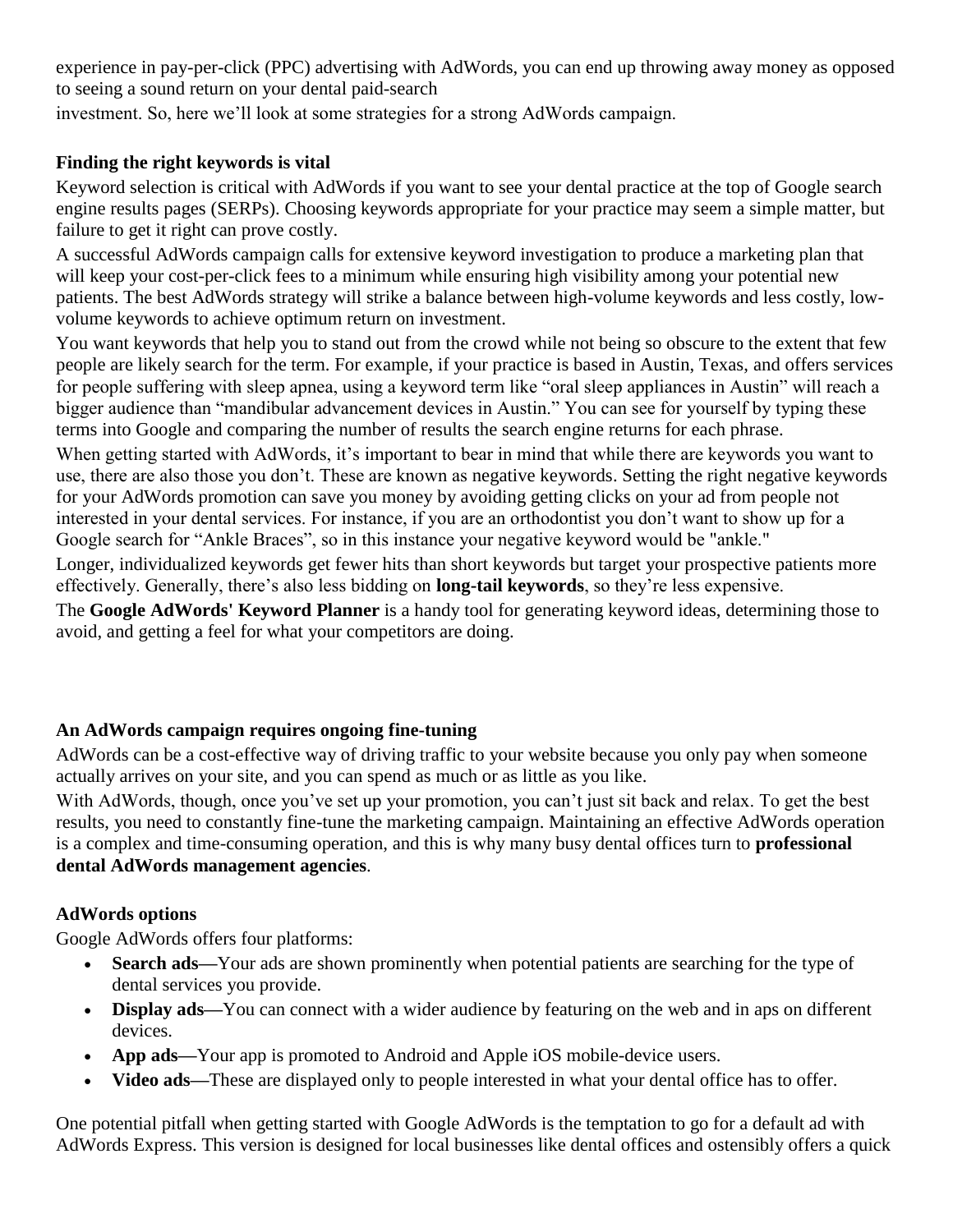and easy solution. However, you won't be able to customize your ad precisely to target the prospective patients you want to reach.

Many AdWords specialists believe that Google **[Search](https://adwords.google.com/home/how-it-works/search-ads/#?modal_active=none) Ads** is the best platform for small businesses like dental offices to get top value from search engine marketing, particularly if it's linked with organic search engine optimization. To reach a broader audience, Search Ads can be opted in to the Google **[Display](https://adwords.google.com/home/how-it-works/display-ads/#?modal_active=none) Ads** network. This tactic connects you with people as they use Google's search engine and then visit different sites across the web. The process works mainly by presenting your ads on the Search system, and then showing them on the Display network if your remaining budget is sufficient.

## **Maximizing an AdWords promotion**

The effectiveness of an AdWords campaign can be maximized by combining other search marketing techniques, including off-page and on-page optimization of your website. This will improve your **[AdWords](https://support.google.com/adwords/answer/7050591) [Quality](https://support.google.com/adwords/answer/7050591) Score** and **Ad [Rank](https://support.google.com/adwords/answer/1722122)**, which helps you to get better cost-per-click exposure.

You also need to consider the website content where your ad leads. If your site contains quality material appropriate for the search term, Google will rank your ads above those of your AdWords rivals with content that's poor quality.

Take these tips and discover how Google AdWords can be a powerful tool for acquiring new patients and marketing your dental services!

**3. Vaping: the new gateway drug and what dental professionals can do.** We humans tend to stubbornly believe that the absence of evidence of harm must equal evidence of safety. We decide that new, novel products that seem safe and effective in the short term must, therefore, be so in the long term, before the jury is actually in. For the past 15 years, that's exactly what we've been [thinking](http://www.dentistryiq.com/articles/2016/08/how-to-help-your-patients-quit-vaping.html) about vaping.

"Hey, at least it's not smoking," insist former smokers who have used vaping to quit tobacco. To some degree, they're correct, based on what we know about long-term use of tobacco-based cigarettes. But what if these former smokers keep on vaping, long after they've quit cigarettes? Well, that's when things get interesting. There is still a lot we don't know about vaping. As we've seen, we can't conclude that something is safe just because we haven't yet discovered the ways in which it might be unsafe. Once again, a lack of evidence isn't evidence at all.

Vaping e-liquids are not regulated. We don't actually know what's in most of them. Different formulations contain all sorts of compounds, among them varying levels of metals, propylene glycol (antifreeze), and diacetyl, which can cause an irreversible condition called popcorn lung.

When it comes to vaping, it's not that the jury is still out—the jury honestly hasn't even convened yet. We simply don't know what we don't know about inhaling these substances over a sustained period of time. It could be perfectly safe. On the other hand, in 25 years, today's vapers could very well be dealing with all sorts of respiratory issues. We just don't know.

In science and medicine, we must go where the evidence leads us. When we don't yet have the evidence, that means that sometimes we have to wait for it to catch up. With vaping, it's taken 15 years to get the first large batch of peer-reviewed observational and clinical evidence.

Here's what it's telling us.

While a great deal of the evidence does support arguments in favor of vaping for harm reduction in older, active, long-time smokers who are trying to wean off tobacco products, it's definitely not all strawberry, vanilla, or cotton candy flavored vape clouds.

Of the 600 pages in the most comprehensive report about vaping so far, published by The National Academies of Sciences, Engineering and Medicine, there were two undisputed conclusions.

**Teens whose first exposure to nicotine is vaping may be more likely to start using real tobacco**. "For kids who initiate on e-cigarettes, there's a great chance of intensive use of cigarettes," according to Mitch Zeller, head of the FDA's tobacco division, as quoted in the *New York Times*. In other words, for young people who don't already smoke, vaping is the opposite of harm reduction; it's a gateway to harm.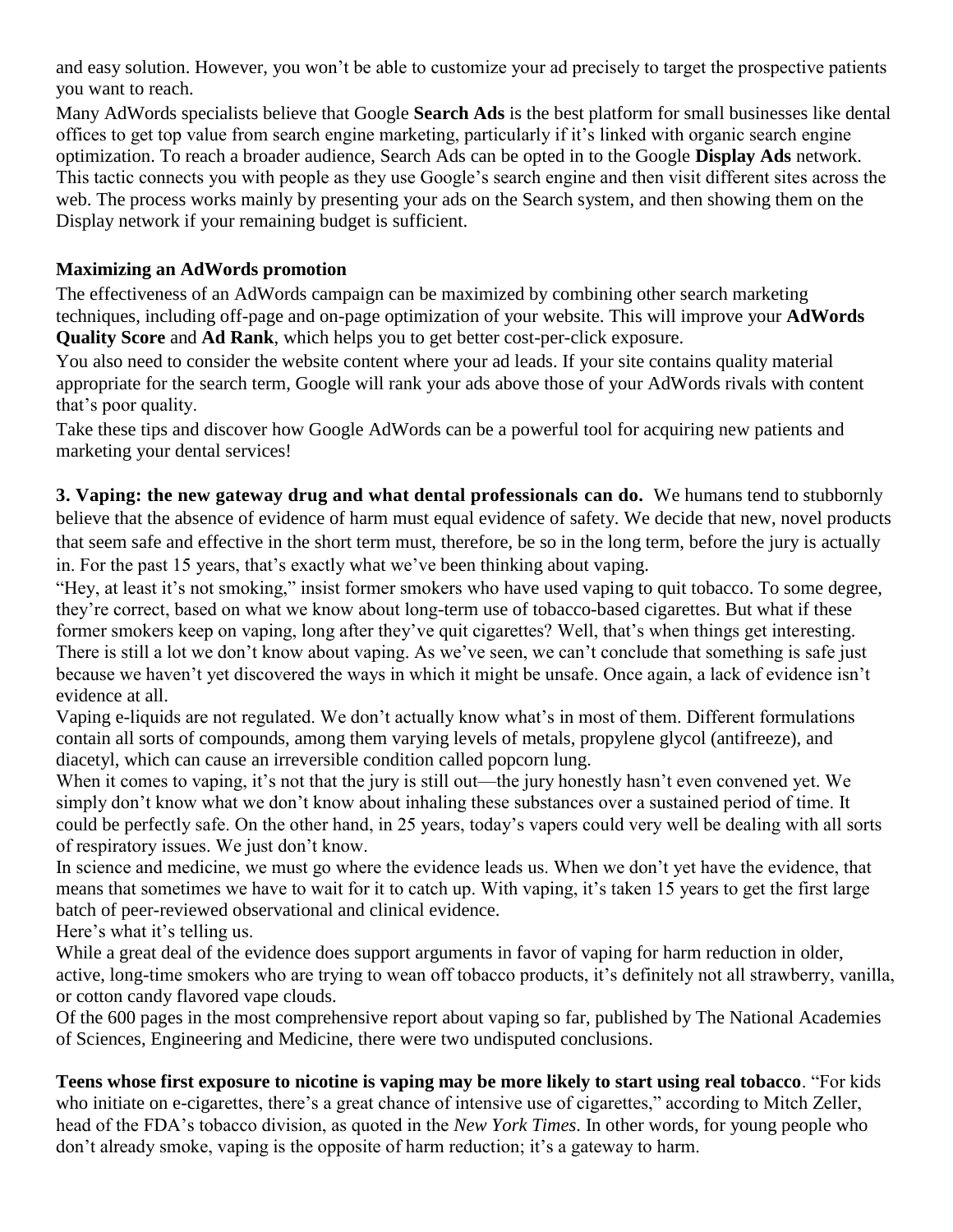## **E-liquids generally still deliver nicotine, and nicotine has the same effects on the body no matter what the**

**delivery route.** In terms of oral health, this means potentially compromised oral mucosa. Reduced blood flow due to nicotine's vasoconstrictive effects mean less oxygen, fewer nutrients, and decreased regenerative capacity in the gingiva. In addition, vaping can mask symptoms of periodontal disease in patients because reduced blood flow can cause decreased symptoms, specifically bleeding. Without that telltale sign, regular oral exams and cleanings may not catch early disease without proactive monitoring of pocket depth. As ironic as it may seem, patients who smoke cigarettes, with their telltale stains and other symptoms, may stand a better chance of early diagnosis of periodontal disease than patients who vape.

So, what's a diligent dental assistant to do when it comes to vaping and oral-systemic health risks? Discuss it with your patients, just as you discuss smoking cessation. Ask questions. Share your knowledge. Talk about other products people used thinking they were safe that were later found not to be safe. Perhaps skip the radium story, but you could emphasize how much we don't yet know about the long-term effects of vaping. Remember that not all patients who vape are vaping nicotine. Since vape pens are refillable and e-liquid is not regulated, patients who vape may be vaping all sorts of substances, including cannabis and illicit drugs. Make sure you and your team are extra diligent in screening for signs of periodontal disease that might not be apparent in patients who vape.

#### **4. Human trafficking and dental professionals**

So, you're probably wondering, "What does this have to do with dental practices?" To begin, there is a professional and legal obligation for dental professionals to **be aware of any signs [related](http://www.rdhmag.com/articles/print/volume-37/issue-4/contents/mandated-reporting.html) to abuse in their [patients](http://www.rdhmag.com/articles/print/volume-37/issue-4/contents/mandated-reporting.html)**. According to the American Dental Association Principles of Ethics and Code of Professional Conduct, the dentist is "obliged to become **[familiar](http://www.dentistryiq.com/articles/2014/04/dental-professionals-are-important-allies-against-child-abuse.html) with the signs of abuse and neglect** and to report suspected cases to the proper authorities consistent with state laws." Such a professional responsibility becomes paramount when one considers that an estimated 26% of individuals subjected to human trafficking are minors. Therefore, dental professionals are required to report suspected abuse in their roles as mandatory reporters.

Additionally, should the dental professional have an adult patient someone suspects could be the victim of human trafficking, it is beneficial to the patient that his or her chart contain a record of any suspicious injuries. Such a record could be subpoenaed by the patient should the person want to press charges against the captor. The detailed documentation of suspected physical signs of abuse and neglect could serve as an invaluable resource for the patient and prosecution.

Dental professionals should look for and document the following indicators of human trafficking should they present in patients:

- They're not in control of their own IDs or insurance cards.
- They're not allowed or able to speak for themselves. A third party insists on being present and translating.
- They claim to be visiting a friend or relative and they're unable to clarify where they're staying.
- They do not know what city they're in.
- They're unsure what day, month, or year it is.
- They have numerous inconsistencies in their stories.
- They appear malnourished.
- They show signs of physical or sexual abuse, physical restraint, confinement, or torture.

According to one recent report, an estimated 28% of victims of human trafficking have come into contact with a health-care provider while being held captive. This report mentions that in such cases, health-care providers seem to have missed the critical signs that indicate captivity and thus did not intervene. Couple this with the suspected number of human trafficking individuals and it becomes very likely that dental professionals will see patients who are being trafficked.

The entire dental team should be aware of the signs associated with human trafficking. Dental assistants and hygienists often have regular contact with patients, perhaps even more so than a general practitioner. Dental assistants are particularly well positioned to notice patterns of suspected abuse and neglect because they're typically involved with the care of patients over the course of time and in a consistent manner. As a constant presence during the course of care, dental assistants have the valuable opportunity to establish and maintain trust with patients, and this trust fosters the patient's likelihood to disclose any abuse and neglect.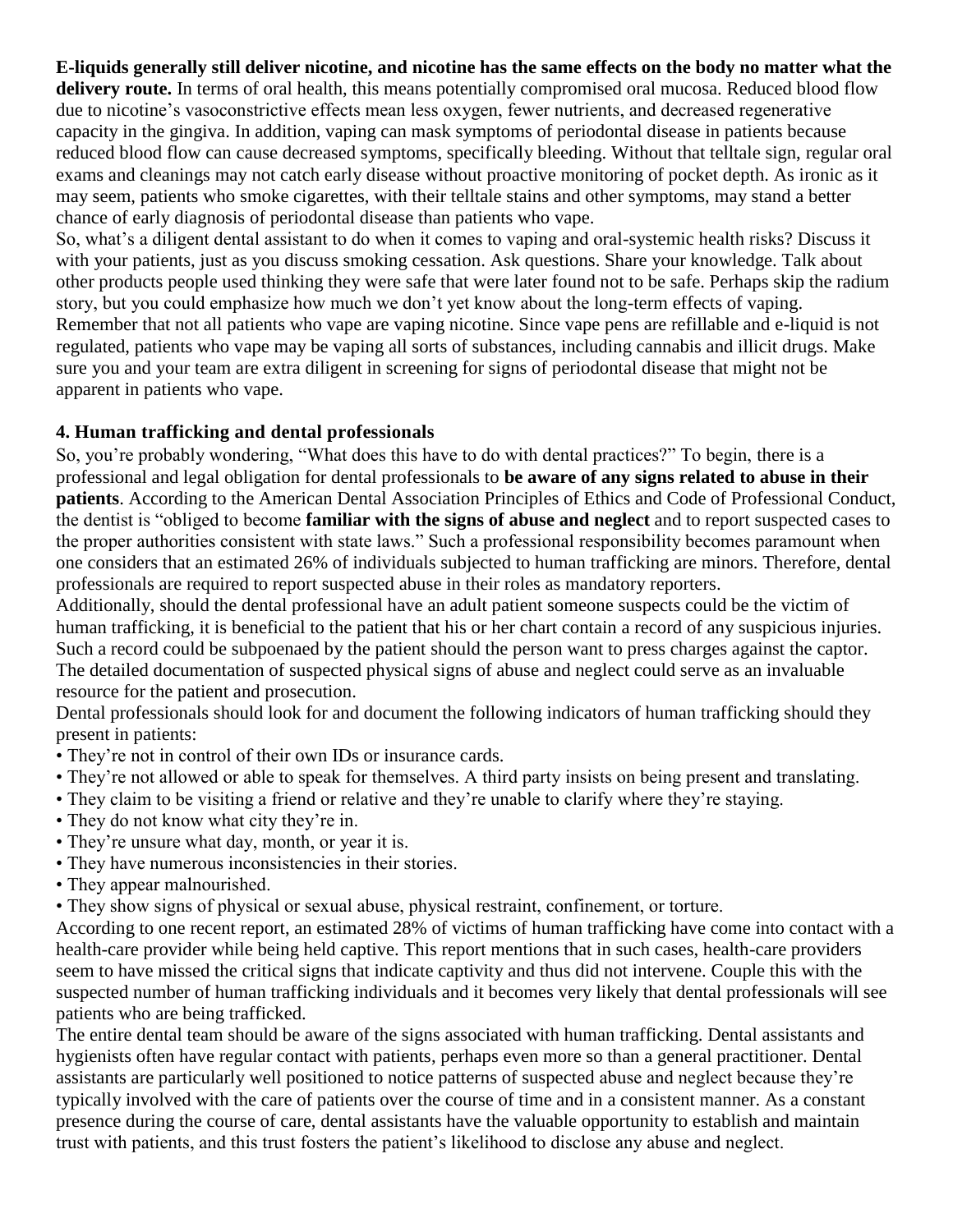Dental practices should develop a strategy for managing suspected cases of human trafficking to include methods for asking appropriate standard questions should abuse and neglect be suspected. These can include, "Do you have the ability to change jobs if you want to?" "Has anyone ever forced you to engage in work you did not want to do?" and "Do you feel safe at home and in your personal relationships?"

Dental teams should be aware of the physical and psychological impacts associated with abuse that could impact how they deliver care. Such patients may experience post-traumatic stress disorder, anxiety, and depression. These symptoms can impact the provision of care from how patients prefer to be positioned in the chair, how they feel about items placed in their mouth, or if they perceive a feeling of being out of control during treatment. Therefore, it is essential to communicate with them throughout the appointment in order to determine how to deliver care so that they're comfortable and feel a sense of personal control. Dental practices should have protocols for mandatory reporting, and these should be created in conjunction with state laws. It is also advised that dental practices contact local law enforcement for guidance regarding how to report suspected cases of human trafficking. State dental boards may serve as resources as more acknowledge the important role dental professionals play in assisting victims and survivors of human trafficking. Offices should try to employ strategies that ensure patients can be seen alone in the operatory without their possible captor. This allows them the opportunity to speak freely. Dental practices should keep brochures about helpful agencies easily accessible to patients, as well as information regarding their rights under US law. Information should be kept in private areas, such as the operatory and restroom, as well as public areas, such as patient waiting rooms. The National Human Trafficking hotline at [(888) 373-7888] can be a good source of information for patients and dental professionals.

It's important to know that evidence of trafficking might be obvious, but a patient might refuse assistance. This can be from fear but also because someone may not see their relationship with their captor as abnormal, or may even see it as providing security. Dental health-care professionals can make a difference by being consistent, documenting suspected trafficking activity, being aware of the signs that someone may need assistance, and having a plan if someone approaches them for help.

**5. Focused on the consumer: Dental care 2018 outlook -** We've all heard and experienced that the only constant in life is change. Health care is no exception, and in line with the broader health-care industry, dental care is increasingly changing to better align with consumer needs. Today's consumers are more engaged and active in their health.

## **1. Integrated health care will continue to grow**

One of the most significant trends I've observed recently, and one that shows no signs of slowing down, is the growing popularity of integrated health care. A 2017 Anthem Inc. study of employers found that almost 90% of respondents had adopted or were planning to adopt integrated health care for their employees. Integrated plans, which include dental and other ancillary benefits, give providers a more comprehensive view of a patient's total health, leading to better and more personalized treatment.

Through these plans, [HIPAA-compliant](http://www.dentistryiq.com/articles/2017/06/emails-texts-and-hipaa-7-rules-that-every-dentist-needs-to-know.html) data is shared, which allows a person's core health-care team to provide the right care at the right time. For example, metopropolol, one of the most common prescription treatments used to control high blood pressure, can have both visual and oral side effects. A dentist whose patient has an integrated plan could easily see if the person was on metopropolol, which gives the dentist the ability to better serve the patient by monitoring for those oral side effects.

## **2. Adult orthodontia will gain in popularity**

Orthodontia is often thought of as a service for children and teens, and historically that's true. The reality is that we've seen adult [orthodontia](http://www.dentistryiq.com/articles/2016/09/clear-aligners-versus-traditional-braces-4-benefits-for-adult-orthodontic-patients.html) become a mainstay for many dental practices for both cosmetic and clinically necessary reasons. In a 2014 [study,](https://health.usnews.com/wellness/articles/2016-07-27/braces-for-adults-are-they-right-for-you) the American Association of Orthodontists found that adults made up more than 1.5 million orthodontics patients in the United States, a record high. With this increase in interest comes a corresponding increase in the demand for non-traditional braces such as Invisalign. In response, health plans, such as Anthem's affiliated health plans, will become more likely to cover this type of care to help consumers access the services they value.